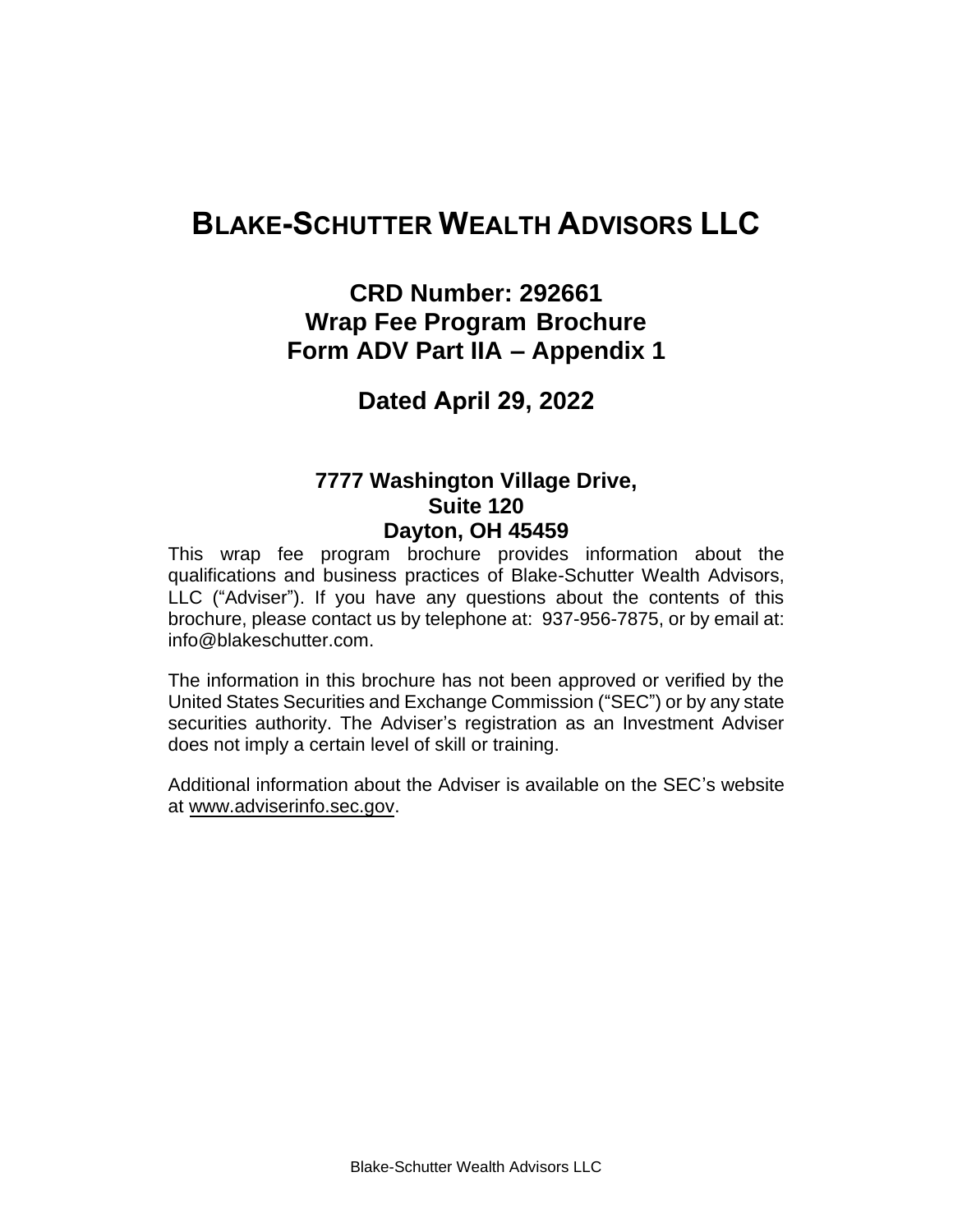## **Item 2: Material Changes**

#### **Annual Update**

The Firm Brochure will be updated annually or when material changes occur since the last update.

### **Material Changes since the Last Update**

The Adviser is registered with the U.S. Securities and Exchange Commission.

### **Full Brochure Available**

Whenever you would like to receive a complete copy of our Firm Brochure, please contact Edward J. Blake, CCO, by telephone at: 937-956-7870, or by email at: ed.blake@blakeschutter.com.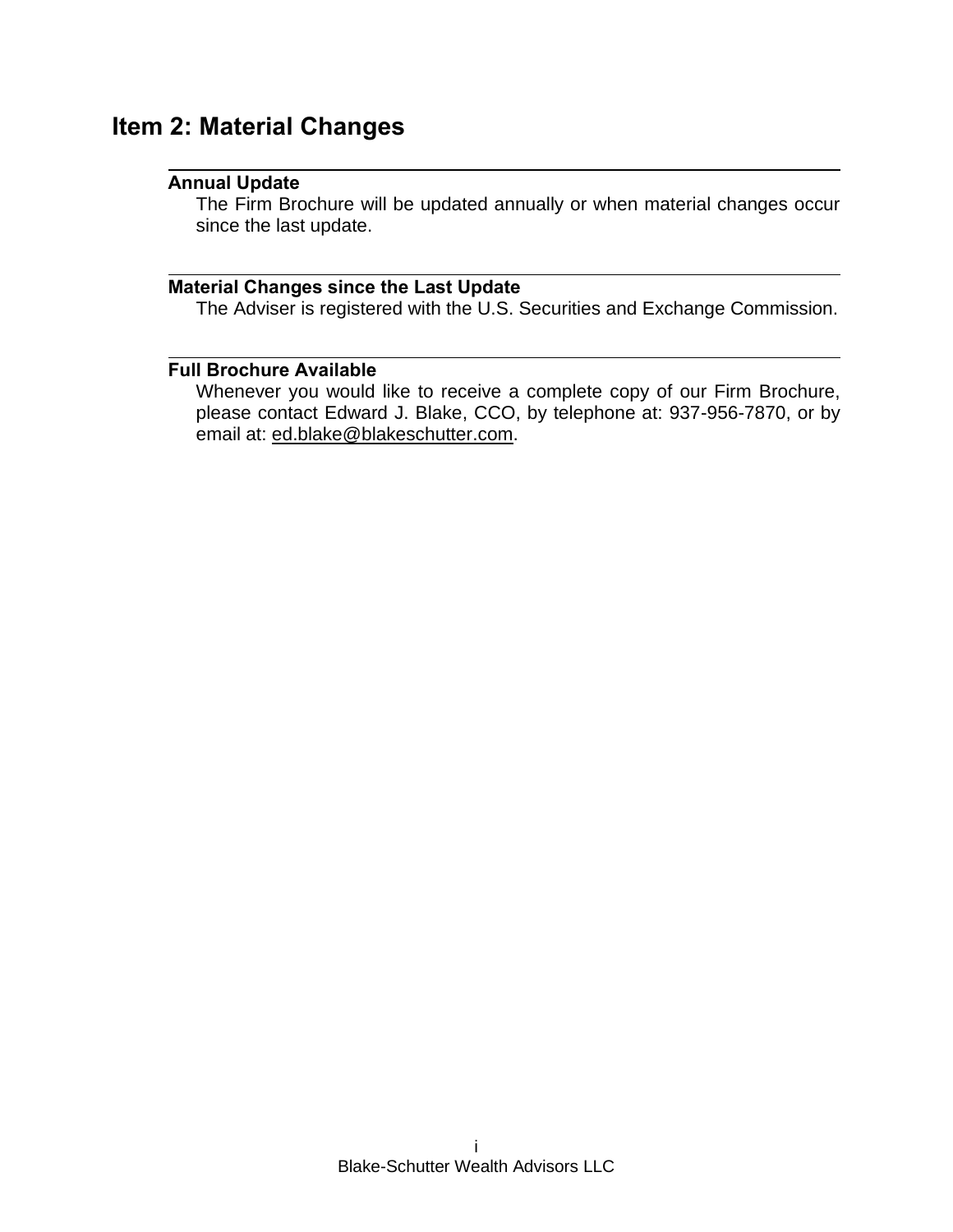# **ITEM 3. TABLE OF CONTENTS**

|         | ITEM 2. MATERIAL CHANGE                   |                |
|---------|-------------------------------------------|----------------|
| ITEM 3. | <b>TABLE OF CONTENTS</b>                  |                |
| ITEM 4  | SERVICES, FEES AND COMPENSATION           | 1              |
| ITEM 5. | ACCOUNT REQUIREMENTS AND TYPES OF CLIENTS | 4              |
| ITEM 6. | MANAGER SELECTION AND EVALUATION          | 4              |
| ITEM 7. | CLIENT INFORMATION PROVIDEDTO MANAGERS    | $\overline{4}$ |
| ITEM 8. | <b>CLIENT CONTACT WITH MANAGERS</b>       | 5              |
| ITEM 9. | ADDITIONAL INFORMATION                    | 5              |
|         |                                           |                |

# **ITEM 4 SERVICES, FEES AND COMPENSATION**

Blake-Schutter Wealth Advisors, LLC ("Blake-Schutter") is an investment advisory firm registered with the U.S. Securities and Exchange Commission ("SEC").

Clients may select from a variety of investment management services, including portfolio management managed by Blake-Schutter, or an independent, third-party money manager, financial planning, and family office services. Blake-Schutter provides services to clients through individuals registered as investment adviser representatives, who are referred to internally as "Financial Advisors". Financial Advisors may be specialists in areas such as wealth and tax management. This Form ADV, Appendix 1- Wrap Program Brochure is offered to potential and existing clients to provide an understanding of available programs sponsored by Blake-Schutter, and our related conflicts of interest. Clients typically include high and ultra-high net worth families as well as individuals, businesses, pension and profit-sharing plans, trusts, estates and charitable organizations, corporations or other business entities. Clients are advised that the same or similar programs or services as those described herein may be available from other investment advisors for an annual fee lesser or greater than set forth herein, and that the programs described in this brochure may cost the client more or less than purchasing the different services within each program separately depending upon such factors as account size, portfolio management fees, mutual fund no-load or load charges, etc. Financial Advisors will be reasonably available for consultation with clients regarding the management of their account. Blake-Schutter will provide necessary financial information to money managers including material changes as notified by the client as needed.

### AVAILABLE PROGRAMS

Blake-Schutter Wrapped Account program ("Advisor Directed Program") Description

This section describes the Advisor Directed Program. The minimum amount of assets required to participate in the Advisor Directed Program is generally \$500,000, subject to negotiation. Each client participating in the Advisor Directed Blake-Schutter has an agreement with TD Ameritrade that sets forth the services that Blake-Schutter will provide the client and the fee the client will pay. Blake-Schutter also has agreements with certain third-party money managers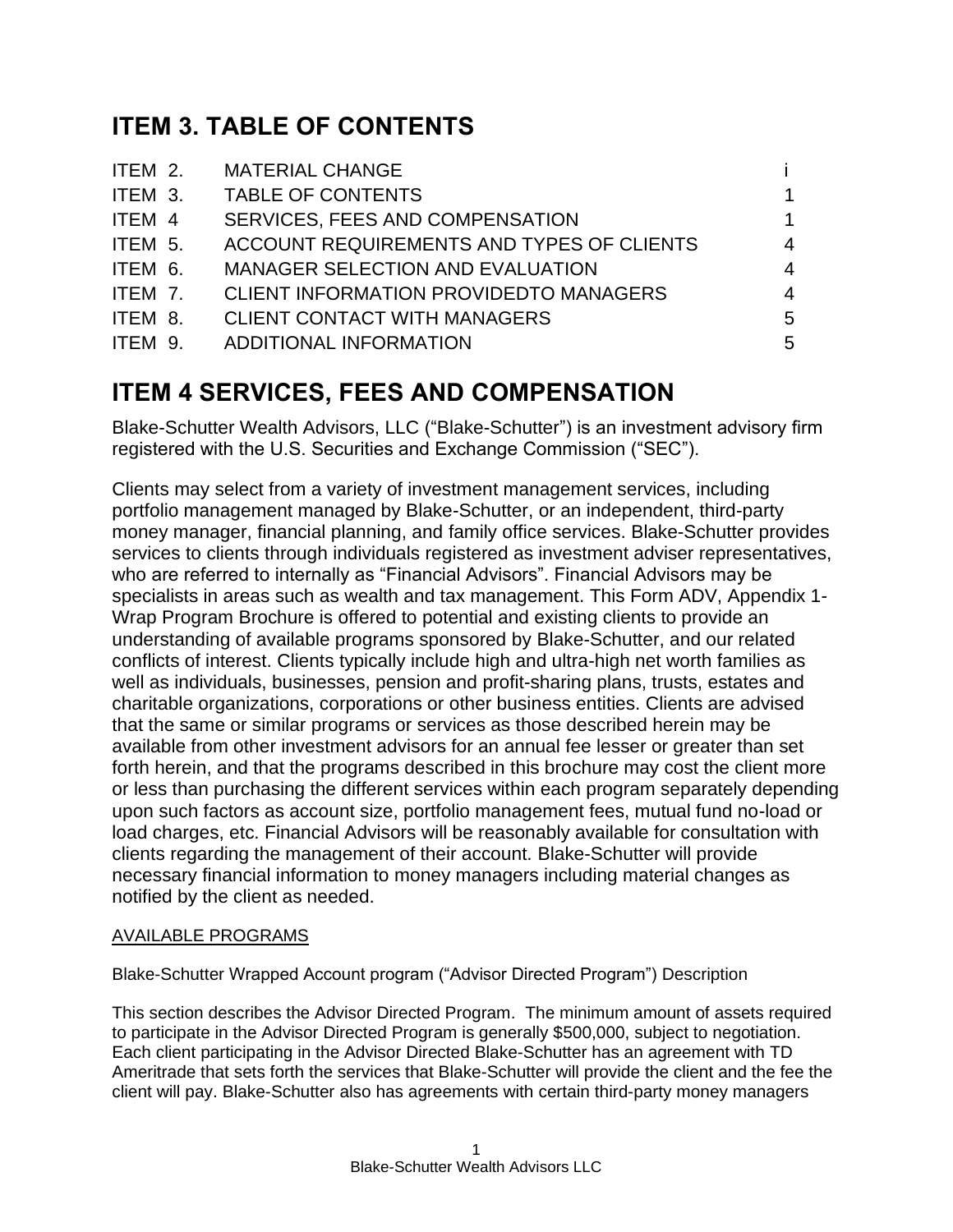chosen to participate in the Advisor Directed Program. TD Ameritrade provides execution, custody and administrative services to Blake-Schutter clients. Securities and/or cash designated by the client for inclusion in the Advisor Directed Program are maintained in one or more accounts held at TD Ameritrade.

Clients in the Advisor Directed Program generally grant Blake-Schutter authority to manage their accounts on a discretionary basis in accordance with the client's investment objectives, risk tolerance and investment time horizon, subject only to any reasonable restrictions that the client has provided to Blake-Schutter in writing. The client's Financial Advisor will be responsible for making investment decisions for the account on Blake-Schutter's behalf. Pursuant to this grant of discretion, clients authorize Blake-Schutter to invest in securities and other investments of any nature whatsoever, at the time and in the manner that the Financial Advisor determines, and to act on the client's behalf in all other matters necessary or incidental to the handling of the account, without discussing these transactions or actions with the client in advance. The specific terms of the investment advisory relationship are set forth in the Client Advisory Agreement. Accounts utilizing an individual investment style and strategy in accordance with each client's financial situation and investment objective for the Advisor Directed Program account. If a thirdparty money manager is selected, its investment style and strategy will also be chosen in accordance with the client's financial situation and investment objective for the Advisor Directed Program Account. Transactions in Advisor Directed Program accounts generally are executed through the unaffiliated broker-dealer TD Ameritrade. Third-party money managers must meet certain requirements as established by Blake-Schutter and as determined through Blake-Schutter's due diligence.

Any restrictions on the management of the Advisor Directed Program account imposed by the client or by such written investment policies or guidelines may cause Blake-Schutter or the money manager to deviate from the investment decisions it otherwise would make in providing services under the Advisor Directed Program. Blake-Schutter will have no liability for a client's failure to provide Blake-Schutter with accurate or complete information or to inform Blake-Schutter promptly of any change in the information previously provided. Financial Advisors and money managers will be reasonably available for consultation with clients regarding the management of their account. Blake-Schutter will provide necessary financial information to the money manager including material changes as notified by the client as needed.

#### ii. Fee Schedule

Clients in the Advisor Directed Program pay a fee that covers, among other things, services provided by the custodian and services provided by applicable money manager(s) (a "program fee"). Clients also pay advisory fees to Blake-Schutter for the services it provides. The program fee and the Blake-Schutter advisory fee are bundled into one fee (the "Wrap Fee"). The Wrap Fee covers investment advisory services, execution of transactions, custody with Selected Custodians, and reporting.

#### iii. General Fee Issues

Blake-Schutter, in its discretion, may negotiate the fee (and the rate of any other fees charged by Blake-Schutter for services not covered by the Wrap Fee) in appropriate circumstances, based on a number of factors including, but not limited to, the type and size of the account, the size or number of trades anticipated to be executed for the account, services provided to the account, the client's other accounts with Blake-Schutter, and the accounts of the client's family with Blake-Schutter. The fees charged may be higher or lower than the fees that Blake-Schutter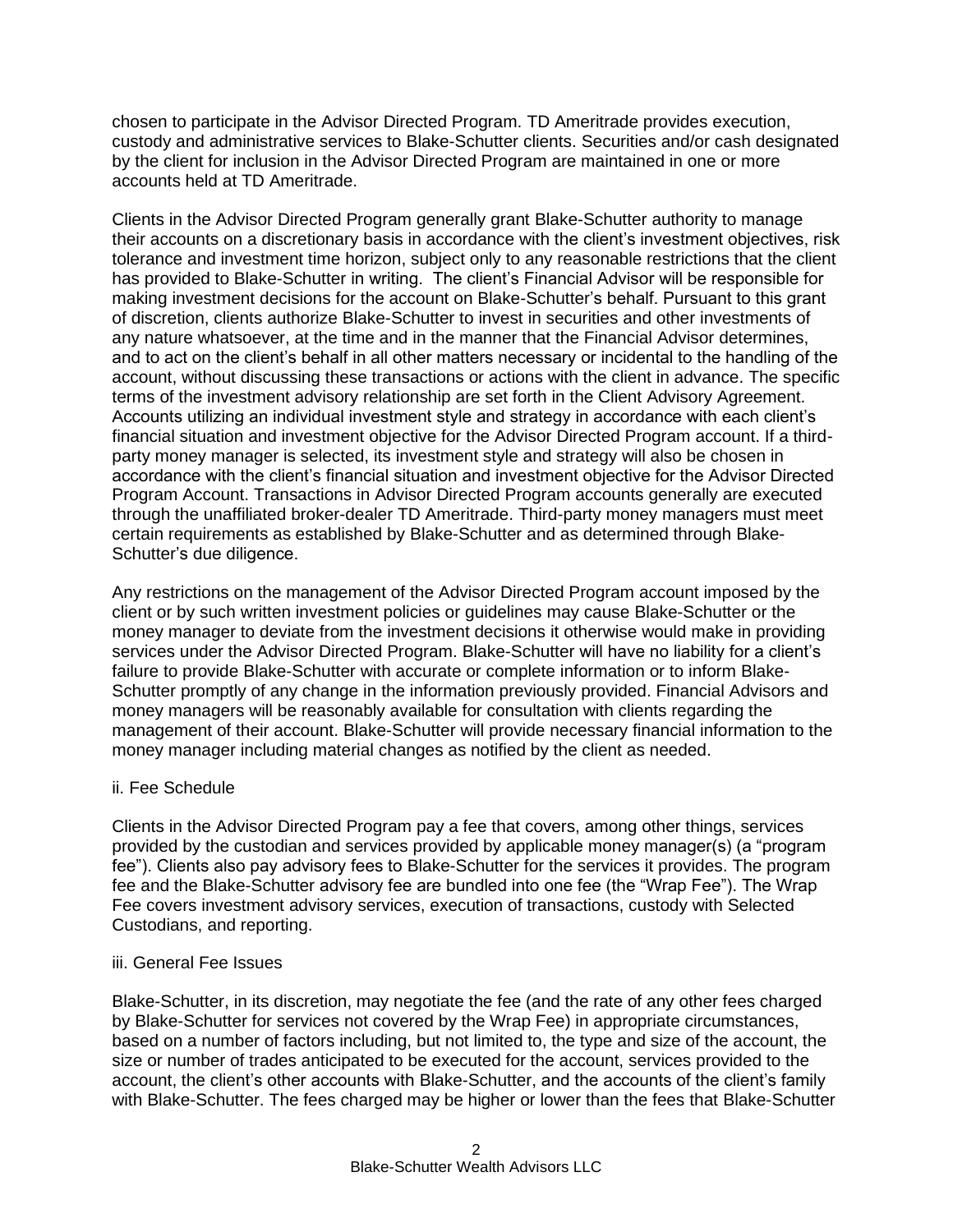charges other clients in this or other programs; and may be higher or lower than the cost of similar services offered through other financial firms. The account may be subject to a minimum fee specified in the Client Advisory Agreement. In connection with the Advisor Directed Program, Financial Advisors may utilize an investment strategy that generally seeks investments that are long term in nature with a buy and hold bias. Due to the nature of these strategies, investments in accounts could incur low turnover. However, the client continues to pay the Wrap Fee regardless of the number of transactions incurred in the account. Client should also be aware that services similar or comparable to those provided to them might be available to the client at a lower aggregate cost elsewhere on an "unbundled" basis.

The Wrap Fee does not cover brokerage commissions or other charges resulting from transactions not effected through the qualified custodian broker-dealers, nor does it cover custody services provided by any non-core custodian. The Wrap Fee does not cover certain costs or charges that may not be imposed by Blake-Schutter, including, but not limited to, costs associated with exchanging foreign currencies, odd lot differentials, activity assessment fees, transfer taxes, exchange fees, wire transfer fees, postage fees, auction fees, foreign clearing, settlement and custodial fees, and other fees or taxes required by law. The Wrap Fee does not cover "mark-ups" or "mark-downs" that broker-dealers may receive or "dealer spreads" that other broker-dealers may receive when acting as principal in certain transactions. The Wrap Fee also does not cover the annual fee that Selected Custodians charge Individual Retirement Accounts ("IRA accounts) or certain other retirement plans. Costs associated with using margin are not covered in the Wrap Fee and may result in additional compensation to Blake-Schutter and the Financial Advisor representative. As such, Financial Advisors are subject to a conflict of interest in recommending that Advisory Clients open margin accounts and maintain debit balances. The Financial Advisor or the money manager may invest account assets in open-end mutual funds (including money market funds), closed-end funds, exchange traded funds ("ETFs"), and other collective investment vehicles that have various internal fees and expenses, which are paid by such funds, but which are ultimately borne by the client as an investor. Besides general equities and fixed income securities, Financial Advisors and Money Managers may employ strategies that utilize the following types of investments: (i) American Depository Receipts ("ADRs"), which are receipts issued by a U.S. bank or trust company that evidence ownership of non U.S. securities and are traded on a U.S. exchange or in the over the counter market; (ii) Global Depository Receipts ("GDRs"), which are receipts issued generally by a non U.S. bank or trust company that evidence ownership of non U.S. securities; (iii) World Equity Benchmark Shares ("WEBS"), which are shares of Foreign Fund, Inc., an open end investment company organized in series, each of which invests primarily in non U.S. common stocks in an effort to track the performance of a specified foreign country equity market index compiled by Morgan Stanley Capital International ("MSCI"); or (iv) closed end investment companies that invest a substantial portion of their assets in the securities of specified foreign countries ("closed end country funds"). Clients will bear, in addition to the Wrap Fee, a proportionate share of any fees and expenses associated with these securities, if applicable, in which account assets are invested, and may also bear any fees and expense associated with converting non U.S. securities into ADRs or GDRs, if applicable. A portion of the Wrap Fee is paid to the Financial Advisor. The Financial Advisor receives compensation as a result of the client's participation in the Advisor Directed Program, and the amount of this compensation may be more or less than what the Financial Advisor would receive if the client participated in other Blake-Schutter or affiliate's programs or paid separately for investment advice, brokerage, and other services. The Financial Advisor may have a financial incentive to recommend the Advisor Directed Program over other Blake-Schutter or affiliate's programs and services. The Wrap Fee is an agreed upon annual fee that will be payable based on the advisory agreement. This determination with be made and disclosed at the time of the client advisory agreement signing. Billing for the quarter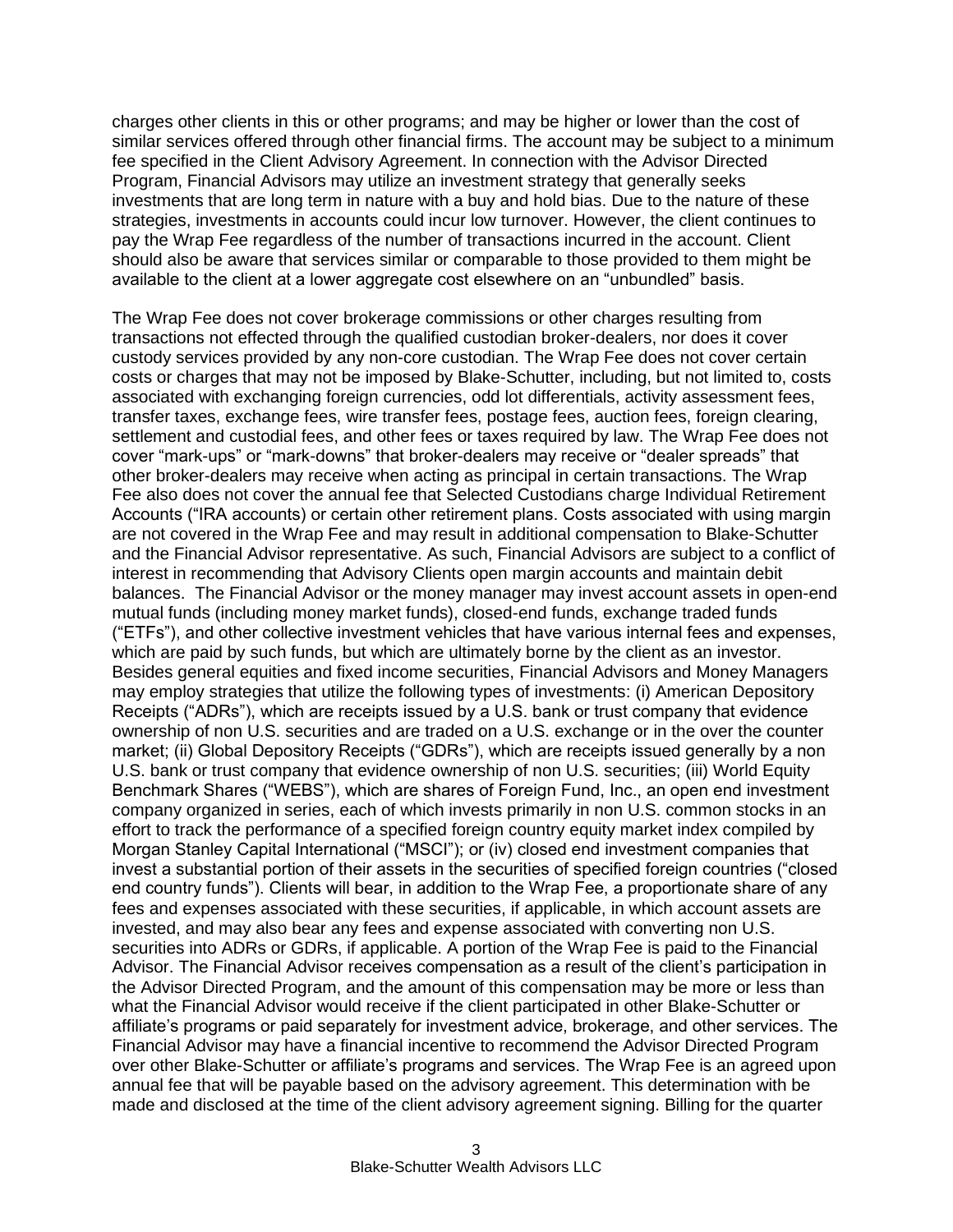will be in arrears or advance and based upon the month end value and the number of days assets are in the Account(s), or for the billing period ending balance. Please refer to the Firm Brochure, item 5 for billing practices. Blake-Schutter is not compensated based on a share of capital gains upon or capital appreciation of the funds or any portion of the funds of any client. Transactions in the account may be affected through the Selected Custodian of choice, unless otherwise required by applicable law. When a transaction is executed through the Client's Qualified Custodian the Custodian will be entirely responsible for the execution and clearance of the transaction.

Blake-Schutter shall comply with its duty to obtain "best execution." However, a client may pay a commission that is higher than another qualified broker-dealer might charge to effect the same transaction where Blake-Schutter determines, in good faith, that the commission is reasonable in relation to the value of the brokerage and research services received. In seeking best execution, the determinative factor is not the lowest possible cost, but whether the transaction represents the best qualitative execution, taking into consideration the full range of a brokerdealer's services, including among others, the value of research provided, execution capability, commission rates, and responsiveness. Consistent with the foregoing, while Blake-Schutter will seek competitive rates, it may not necessarily obtain the lowest possible commission rates for client transactions. In addition, Blake-Schutter may receive certain products and services from broker/dealers that are customary in the course of an institutional brokerage relationship. To the best of Blake-Schutter's knowledge, these services are generally made available to all institutional investment advisers doing business with these broker/dealers. These bundled services are made available to Blake-Schutter on an unsolicited basis and without regard to the rates of commissions charged or paid by clients or the volume of business directed to these broker/dealers. Since these products and services are merely made available by broker/dealers as part of a bundled business package to Blake-Schutter, Blake-Schutter does not consider products and services received in this context to be "soft dollars".

## **ITEM 5. ACCOUNT REQUIREMENTS AND TYPES OF CLIENTS**

Clients participating in the Advisor Directed Program may include endowments, foundations, retirement plans, corporations, individuals, and other entities. There may be minimum account sizes required to participate in the various programs; these minimums are dependent on the Program and manager preferences.

# **ITEM 6. MANAGER SELECTION AND EVALUATION**

Blake-Schutter may act as portfolio managers and run their own models, or with money managers or mutual funds. The advisory business offered when Blake-Schutter is acting as portfolio manager is no different than any other advisory business offered as described in the Advisory Business section of Form ADV Part IIA. The advisory team will obtain the necessary client information to make an informed decision on the asset allocation for the client.

# **ITEM 7. CLIENT INFORMATION PROVIDED TO MANAGERS**

Initially Blake-Schutter will interview prospective clients to determine their financial position, investment goals and objectives (e.g., risk tolerance and time horizon), investment limitations, reasonable investment restrictions and risk tolerance (collectively "Investor Profile"). The Investor Profile is used to help determine the clients' investment needs. At least annually, Blake-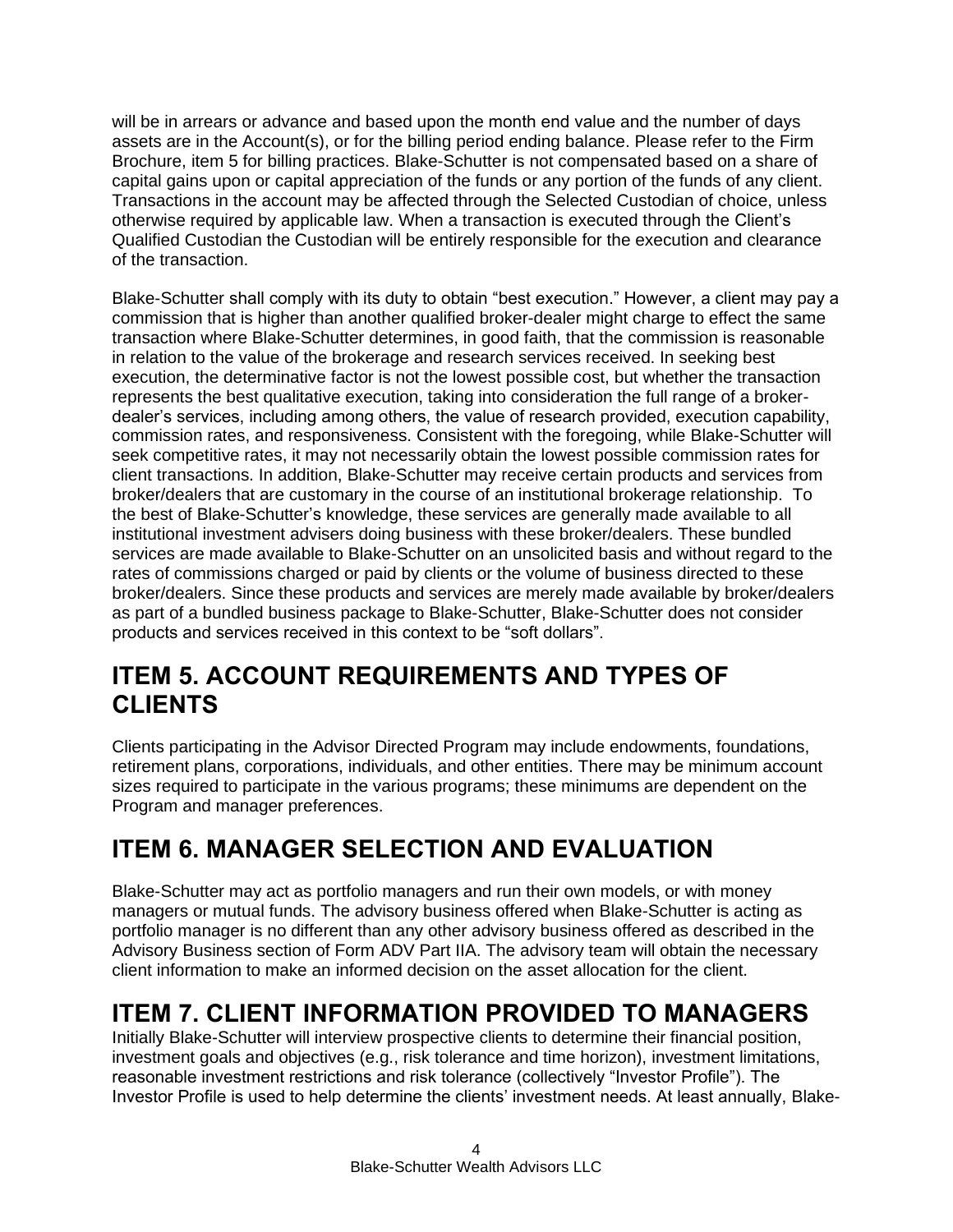Schutter will contact clients to determine whether they have had any changes to their Investor Profile. Should changes occur to a client's Investor Profile before the annual conference call or meeting, it is the client's responsibility to contact Blake-Schutter as soon as possible.

# **ITEM 8. CLIENT CONTACT WITH MANAGERS**

Where Blake-Schutter's Financial Advisory teams act as the Portfolio Manager on the client accounts, generally there are no restrictions placed on the client contacting them. Blake-Schutter will be reasonably available for consultation with clients regarding the management of their account. Questions about client account(s) and/or the investment activity should be directed to the client's Financial Advisor at Blake-Schutter. Blake-Schutter will serve as the liaison between clients and their third-party money manager(s), where applicable.

# **ITEM 9. ADDITIONAL INFORMATION**

Code of Ethics

Blake-Schutter has adopted a code of ethics (the "Code") Establishing rules of conduct for all employees, officers and directors of the investment advisory entity and is designed to, among other things, govern personal securities trading activities in the accounts of associated persons. The Code is based upon the principle that Blake-Schutter and its employees, officers and directors owe a fiduciary duty to Blake-Schutter's clients to conduct their financial affairs, including their personal securities transactions, in such a manner as to avoid (i) serving their own personal interests ahead of clients, (ii) taking inappropriate advantage of their position with the firm and (iii) any actual or potential conflicts of interest or any abuse of their position of trust and responsibility.

General Standards of Business Conduct; Insider Trading

The Code was developed to provide general ethical guidelines and specific instructions regarding the duties owed to advisory clients. All access persons must act with competence, dignity, integrity, and in an ethical manner, when dealing with clients, the public, prospects, third-party service providers and fellow access persons. Access persons must use reasonable care and exercise independent professional judgment when conducting investment analysis, making investment recommendations, trading, promoting Blake-Schutter's services, and engaging in other professional activities. All access persons are expected to adhere to the highest standards with respect to any potential conflicts of interest with clients. As a fiduciary, Blake-Schutter must act in its clients' best interests. In addition, and in compliance with Section 204A of the Advisers Act, and Rule 204-1 thereunder, Blake-Schutter has adopted written policies and procedures that are embodied in the Code, designed to detect and prevent the misuse of material, nonpublic information.

Personal Securities Transactions of "Access Persons"

Through its professional activities, Blake-Schutter and its supervised persons are exposed to potential conflicts of interest and the Code contains provisions designed to mitigate certain of these potential conflicts, by governing the personal securities transactions of certain of its employees, officers and directors. In particular, the Code governs the conduct of so-called "access persons" in instances, among others, where Blake-Schutter or certain individuals associated with Blake-Schutter may desire to purchase or sell securities for their personal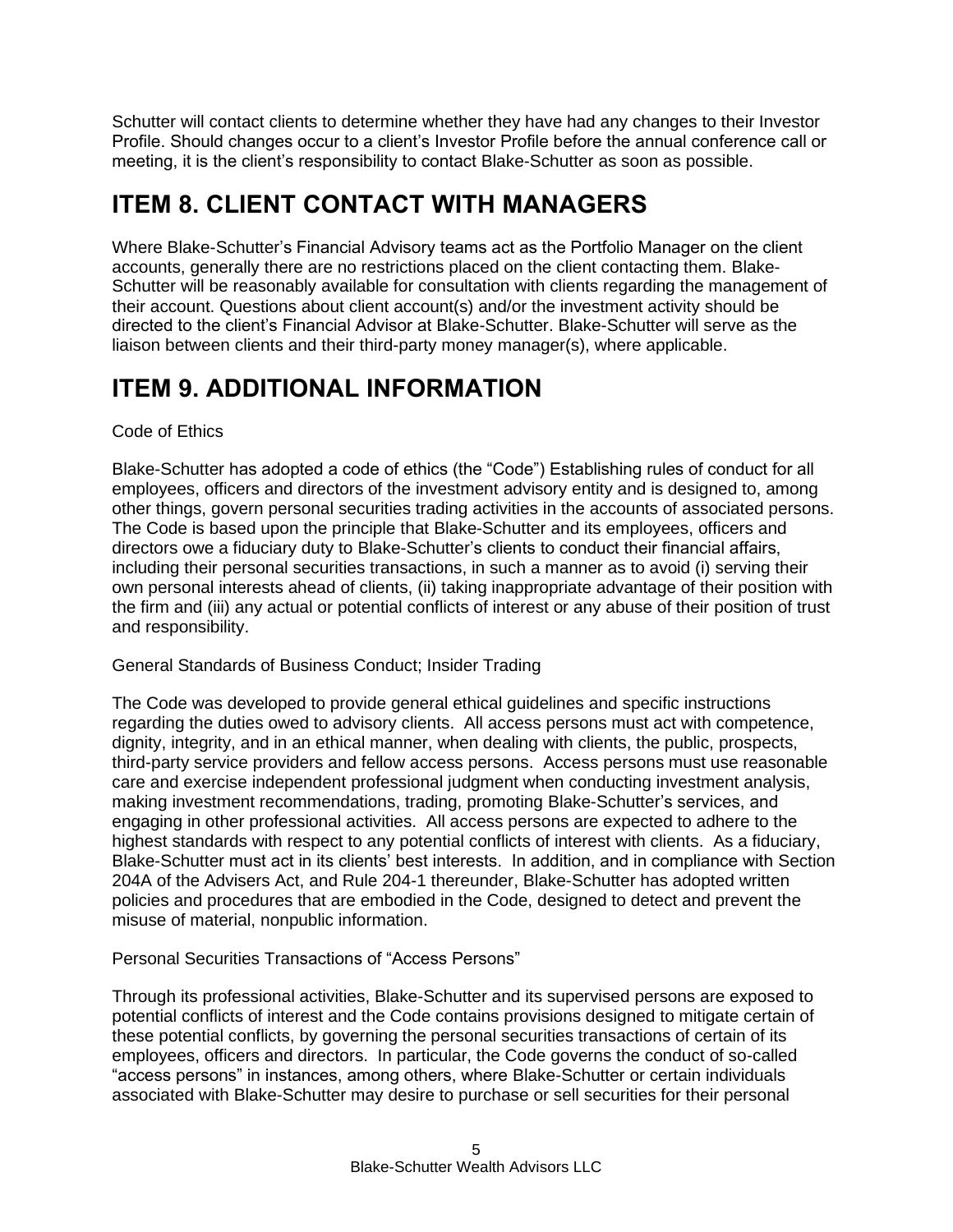accounts that are identical to those recommended by Blake-Schutter to its clients. For these purposes, the Code defines an "access" person as a supervised person of Blake-Schutter that (i) has access to nonpublic information regarding any clients' purchase or sale of securities, (ii) has access to nonpublic information regarding the portfolio holdings of any fund the adviser or its control affiliates manage, or (iii) is involved in making securities recommendations (or has access to such recommendations) to clients that are nonpublic. Access persons' trades must be executed in a manner consistent with the following principles: (i) the interests of client accounts will at all times be placed first; (ii) all personal securities transactions will be conducted in such manner as to avoid any actual or potential conflict of interest or any abuse of an individual's position of trust and responsibility; and (iii) access persons must not take inappropriate advantage of their positions. Access persons must submit quarterly reports regarding securities transactions and newly opened accounts, as well as annual reports regarding holdings and existing accounts. Blake-Schutter monitors access persons' personal trading activity at least quarterly to ensure compliance with internal control policies and procedures. Blake-Schutter strives to ensure that all access persons act in accordance with applicable regulations governing registered investment advisory practices as they apply to Blake-Schutter.

The Code does not prevent or prohibit access persons from trading in securities that Blake-Schutter may recommend, or in which Blake-Schutter may invest client assets. Rather, it prescribes the principals that must govern all access persons' personal trading activities (i.e. that (i) the interests of client accounts will at all times be placed first; (ii) all personal securities transactions will be conducted in such manner as to avoid any actual or potential conflict of interest or any abuse of an individual's position of trust and responsibility; and (iii) access persons must not take inappropriate advantage of their positions). As such, it is possible that (i) Blake-Schutter and its advisory personnel, could recommend to clients, or buy or sell for client accounts, securities in which one or more access persons (or even Blake-Schutter) has a material financial interest, (ii)access persons (or even Blake-Schutter) could invest in the same securities (or related securities) that Blake-Schutter or its advisory personnel recommends to clients, or (iii) Blake-Schutter or its advisory personnel, could recommend securities to clients, or buy or sell securities for client accounts, at or about the same time that one or more access persons buys or sells the same securities for their own account. This presents a potential conflict in that the access person might seek to benefit himself or herself from this type of trading activity in the same securities, either by trading for personal accounts in advance of client trading activity, or otherwise. These types of potential conflicts are precisely why Blake-Schutter has articulated clear principles regarding such conduct and has required the submission of regular reports regarding personal securities transactions of its access persons. As noted above, conduct by an access person that is contrary to the Code may subject the access person to possible sanctions including, in appropriate cases, termination of employment. Investment management services, wrap programs

Each account receives at minimum an annual review by the advisory team. In most cases, accounts are reviewed more frequently through various means, including telephone calls, inperson meetings, overall strategy reviews, and/or the review of monthly and quarterly statements. Reviews are based on objectives and parameters established by clients, which are generally memorialized through their individual advisory agreements, investment policy statements, or other suitability and investment objectives documentation. Periodic reviews and face-to-face meetings or conference calls may be trigger by events such as client requests, a change in financial goals or objectives, and significant world, economic or market events. While Blake-Schutter will typically evaluate the continued suitability of specific third-party money managers (as applicable), managed account platforms, and wrap programs during account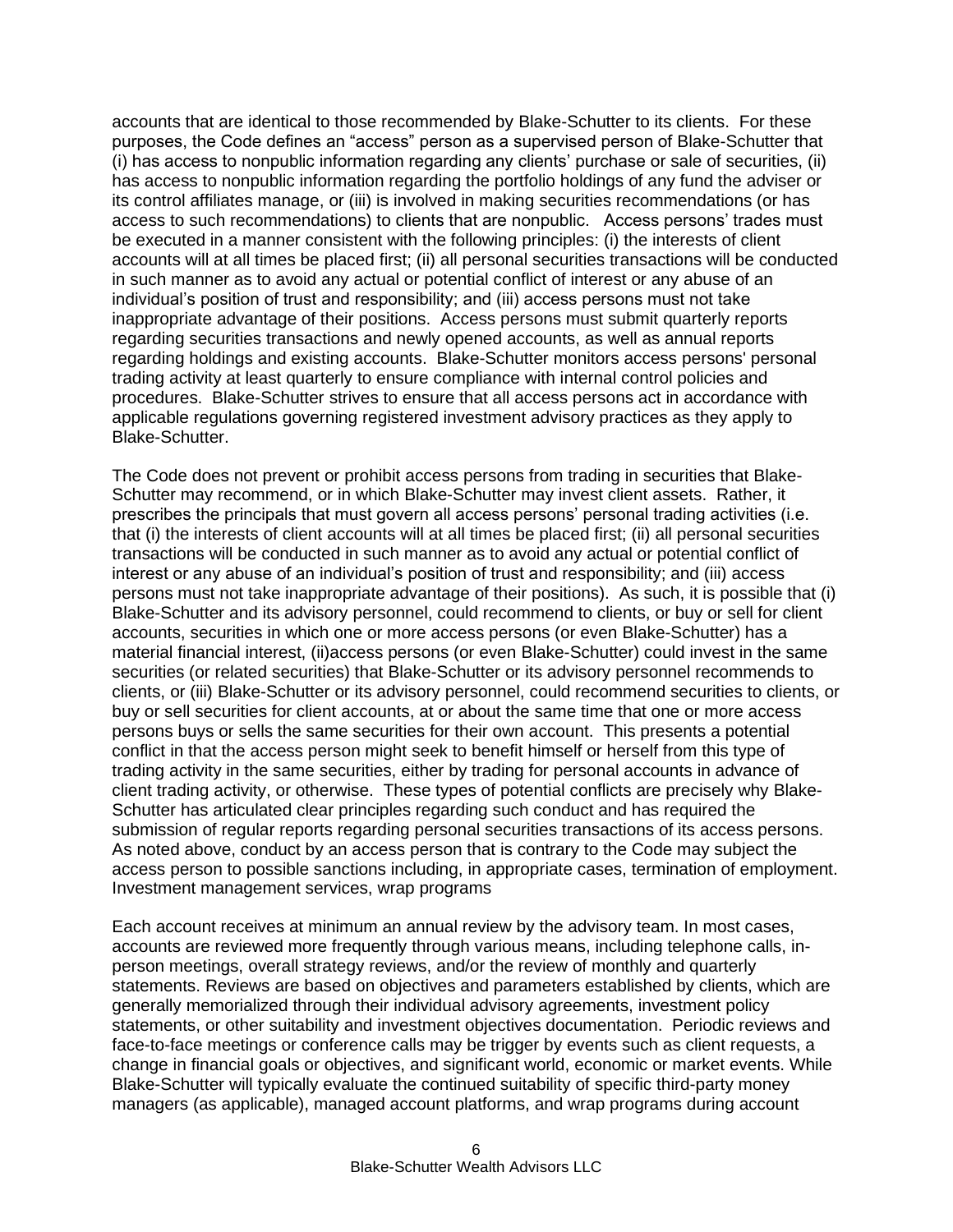reviews, the administrators of such platforms and programs (which may be Blake-Schutter, a Custodian, or another third-party) may also perform their own reviews of managers appearing on the platforms and programs. Any such reviews will be disclosed in the manager's separate disclosure documents sent at account opening, after material changes and/or annually and are maintained by the administrators to applicable platforms and programs. Blake-Schutter's Compliance group performs regular and rigorous reviews of client accounts to determine adherence with the client's account suitability, risk tolerance and goals, among other things.

#### Regular Reports provided to clients

Blake-Schutter will provide investment management clients with a quarterly performance report. This report is typically an account appraisal and may identify some or all of the following information: current positions, security cost basis and current market value, and capital contributions and withdrawals from the account. In addition, a summary performance analysis report, which shows the portfolio rate of return, will be provided for the most recent quarter and will also show the return from inception of the account. Taxable clients may receive a realized gain and loss report for tax purposes. These reports are customizable to deliver what Blake-Schutter or the client deems pertinent. All reports are in addition to custodial statements and transaction confirmations received from the client's custodian; they in no way replace the custodial statements. These reports will often be provided electronically or presented in face-toface meetings. Additional reporting may also be provided by third-party money managers and the administrators of managed account platforms and wrap programs, depending on the particular third-party money manager, platform, or program selected. Any such additional reporting will be disclosed in the separate disclosure documents maintained by third-party money managers and the administrators to applicable platforms and programs.

#### Compensation Policy

Blake-Schutter receives no additional compensation outside fees charged based on the advisory agreement. In general, Blake-Schutter monitors its fees and generally seeks to structure its compensation so that it does not exceed 2.5% annually (250 basis points), depending upon the scope and amount of services provided to the client. Advisory fees for some Blake-Schutter clients may be higher than that charged by other advisers that provide the same or similar services.

#### Economic Benefits Received from Non-Client

Blake-Schutter policies prohibit our related persons from accepting any form of compensation, including cash, sales awards or other prizes, in conjunction with the advisory services we provide to our clients.

Adviser participates in the TD Ameritrade Institutional and Additional Services programs. TD Ameritrade Institutional is a division of TD Ameritrade, Inc. ("TD Ameritrade") member FINRA/SIPC. TD Ameritrade is an independent, and unaffiliated, SEC registered broker-dealer. TD Ameritrade offers to independently registered investment advisers services which include custody of securities, trade execution, clearance and settlement of transactions. Adviser receives economic benefits from TD Ameritrade through its participation in these programs.

Adviser participates in TD Ameritrade's institutional customer program and Adviser may recommend TD Ameritrade to clients for custody and brokerage account services. There is no direct link between Adviser's participation in the program and the investment advice it gives to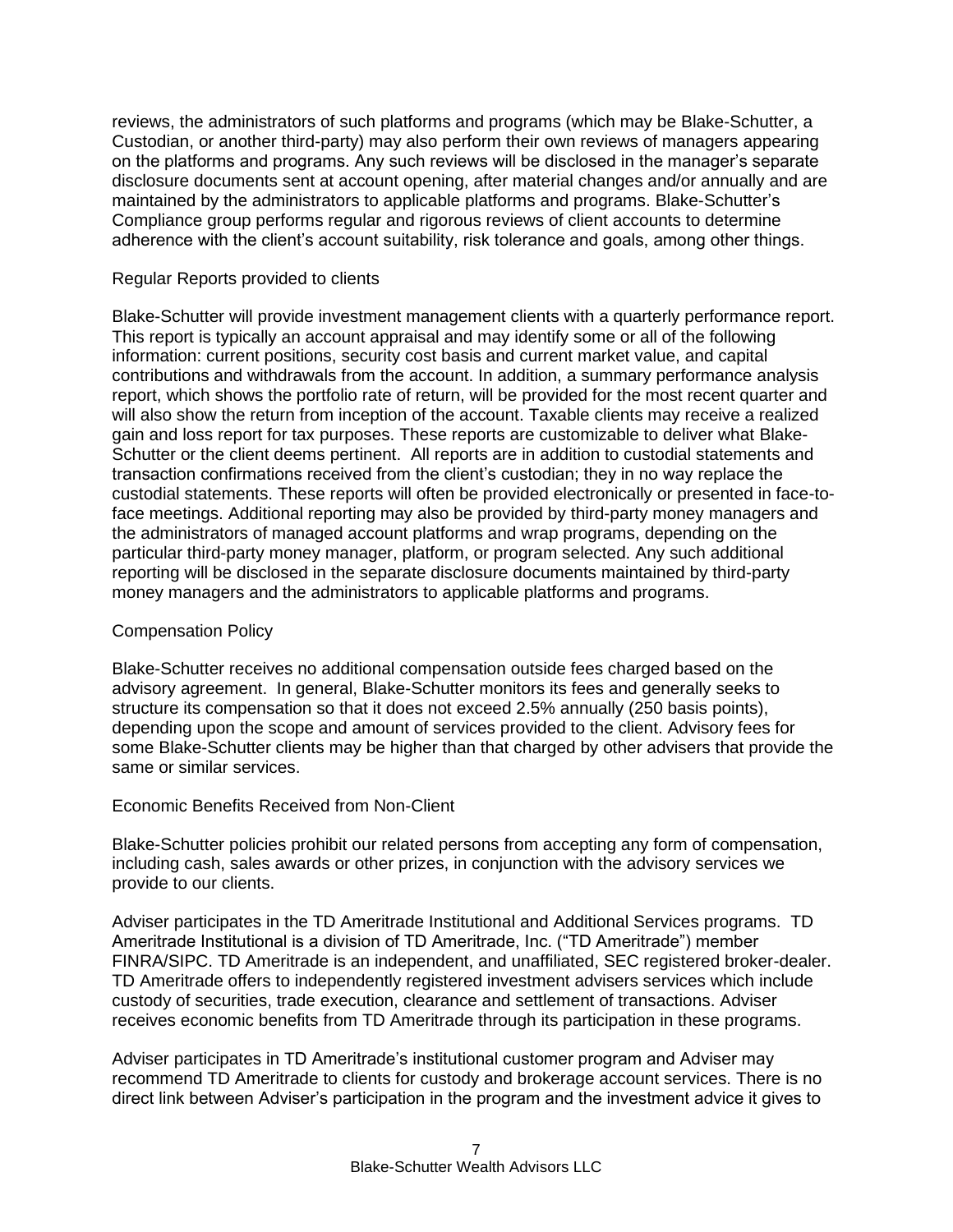clients, although Adviser receives economic benefits through its participation in the program that are typically not available to TD Ameritrade retail investors. These benefits may include one or more of the following products and services (provided without cost or at a discount): receipt of duplicate client statements and confirmations; research related products and tools; consulting services; access to a trading desk serving Adviser participants; access to block trading (which provides the ability to aggregate securities transactions for execution and then allocate the appropriate shares to client accounts); the ability to have advisory fees deducted directly from client accounts; access to an electronic communications network for client order entry and account information; access to mutual funds with no transaction fees and to certain institutional money managers; and discounts on compliance, marketing, research, technology, and practice management products or services. These benefits received by the Adviser, or its associated persons, do not depend on the amount of brokerage transactions directed to TD Ameritrade.

Adviser also receives certain additional economic benefits ("Additional Services") that may or may not be offered to any other independent advisers participating in that program. The Additional Services include payment for services provided by vendors for transition management, platform license fees, account data, technology and trading. The payment for these services has economic value to Adviser. TD Ameritrade provides the Additional Services to Adviser in its sole discretion and at its own expense, and Adviser does not pay a fee to TD Ameritrade.

Adviser and TD Ameritrade have entered into a separate agreement ("Additional Services Addendum") to govern the terms of the provision of the Additional Services. Adviser's receipt of Additional Services raises potential conflicts of interest. In providing Additional Services to Adviser, TD Ameritrade considers the amount and profitability to TD Ameritrade of the assets in, and trades placed for, the Adviser's client accounts maintained with TD Ameritrade when determining whether to provide or continue providing Additional Services to the Adviser. TD Ameritrade has the right to terminate the Additional Services Addendum with Adviser, in its sole discretion, provided certain conditions are met. Consequently, in order to continue to obtain Additional Services from TD Ameritrade, Adviser may have an incentive to recommend to its clients that the assets under management by Adviser be held in custody with TD Ameritrade and to place transactions for client accounts with TD Ameritrade. Adviser's receipt of Additional Services does not diminish its duty to act in the best interests of its clients, including to seek best execution of trades for client accounts. Adviser's recommendation that clients maintain their assets in accounts at TD Ameritrade may be based, in part, on benefits provided to Adviser or by the availability of some of the foregoing products and services and not solely on the custody and brokerage services provided by TD Ameritrade, which creates potential conflicts of interest. Adviser believes, however, that taken in the aggregate, Adviser's recommendation of TD Ameritrade as custodian and broker is in the best interests of clients. Adviser's recommendation is primarily supported by the scope, quality, and price of TD Ameritrade's services, and not TD Ameritrade's services that benefit only Adviser.

#### Share Class Policy

Blake-Schutter may invest account assets in open-end mutual funds (including money market funds), closed-end funds, ETFs, and other collective investment vehicles that have various internal fees and expenses, which are paid by such funds, but which are ultimately borne by the Client as an investor ("asset-level fees"). In selecting or recommending share classes in such investments for Client accounts, it is Blake-Schutter's policy to identify the lowest available fee class for which the applicable Client account is eligible through the Blake-Schutter platform. Additionally, in some circumstances Blake-Schutter may recommend a commission-free ETF or